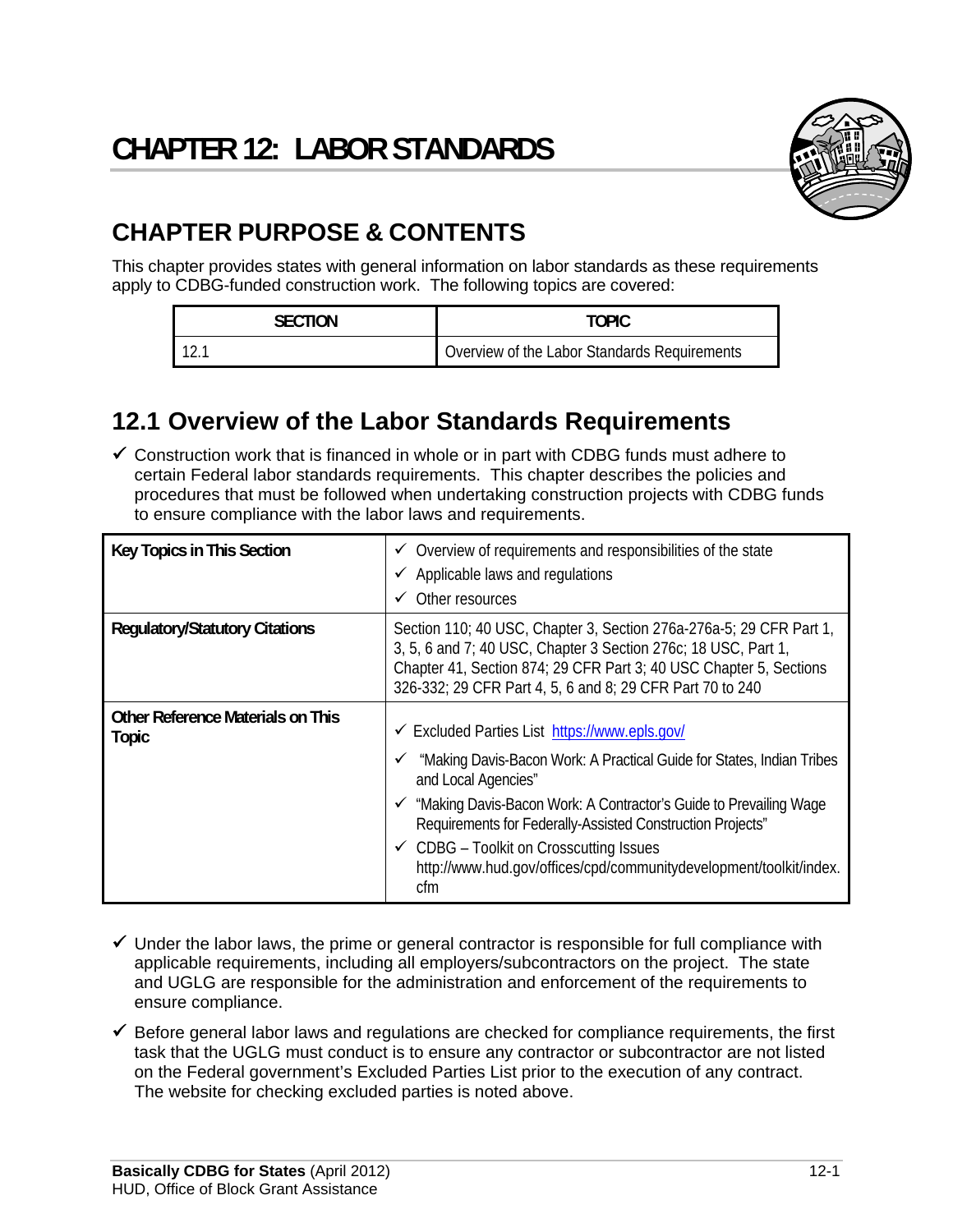

#### **12.1.1 Labor Laws and Requirements**

 $\checkmark$  The labor laws that may apply to CDBG-funded construction work include the following:

- The **Davis-Bacon Act** (40 USC, Chapter 3, Section 276a-276a-5; and 29 CFR Parts 1, 3, 5, 6 and 7) is triggered when construction work over \$2,000 is financed in whole or in part with CDBG funds. It requires that workers receive no less than the prevailing wages being paid for similar work in the same area. Davis-Bacon does not apply to the rehabilitation of residential structures containing less than eight units or force account labor (construction carried out by employees of the UGLG). HUD has concluded that new construction (as well as rehabilitation) of residential property is exempt from Federal labor standards if the property contains less than 8 units. HUD should be contacted if there is any situation where the applicability of Davis-Bacon is in question; however, here are a few examples of 8+ unit properties:
	- <sup>0</sup> 5 townhouses side-by-side which consist of 2 units each.
	- <sup>9</sup> 3 apartment buildings each consisting of 5 units and located on one tract of land.
	- <sup>n</sup> 8 single-family (not homeowner) houses located on contiguous lots.
- The **Copeland Anti-Kickback Act** (40 USC, Chapter 3, Section 276c and 18 USC, Part 1, Chapter 41, Section 874; and 29 CFR Part 3) requires that workers be paid weekly, that deductions from workers' pay be permissible, and that contractors maintain and submit weekly payrolls.
- The **Contract Work Hours and Safety Standards Act** (40 USC, Chapter 5, Sections 326-332; and 29 CFR Part 4, 5, 6 and 8; 29 CFR Part 70 to 240) applies to contracts over \$100,000 and requires that workers receive overtime compensation (time and one-half pay) for hours they have worked in excess of 40 hours in one week. Violations under this Act carry a liquidated damages penalty (\$10 per day per violation).
- **Section 3 of the Housing and Urban Development Act of 1968**, as amended requires the provision of opportunities for training and employment that arise through HUDfinanced projects to lower-income residents of the project area. Also required is that contracts be awarded to businesses that provide economic opportunities for low- and very low-income persons residing in the area. Please see the Fair Housing chapter of this manual for more information.
- $\checkmark$  NOTE: Some states have labor laws that may also apply to CDBG-funded construction projects. If Federal and State laws differ, states must comply with the more stringent of the two.
- $\checkmark$  HUD has published two guides that are available for downloading from its web site on labor standards requirements. These documents are "Making Davis Bacon Work: A Practical Guide for States, Indian Tribes and Local Agencies" and "Contractor's Guide to Davis-Bacon: Prevailing Wage Requirements for Federally-Assisted Construction Projects."
- $\checkmark$  Additional information is available on HUD's Office of Labor Relations web site at http://www.hud.gov/offices/olr/.
- $\checkmark$  Finally, there are some sample forms and templates on the website referenced above, CDBG – Toolkit on Crosscutting Issues.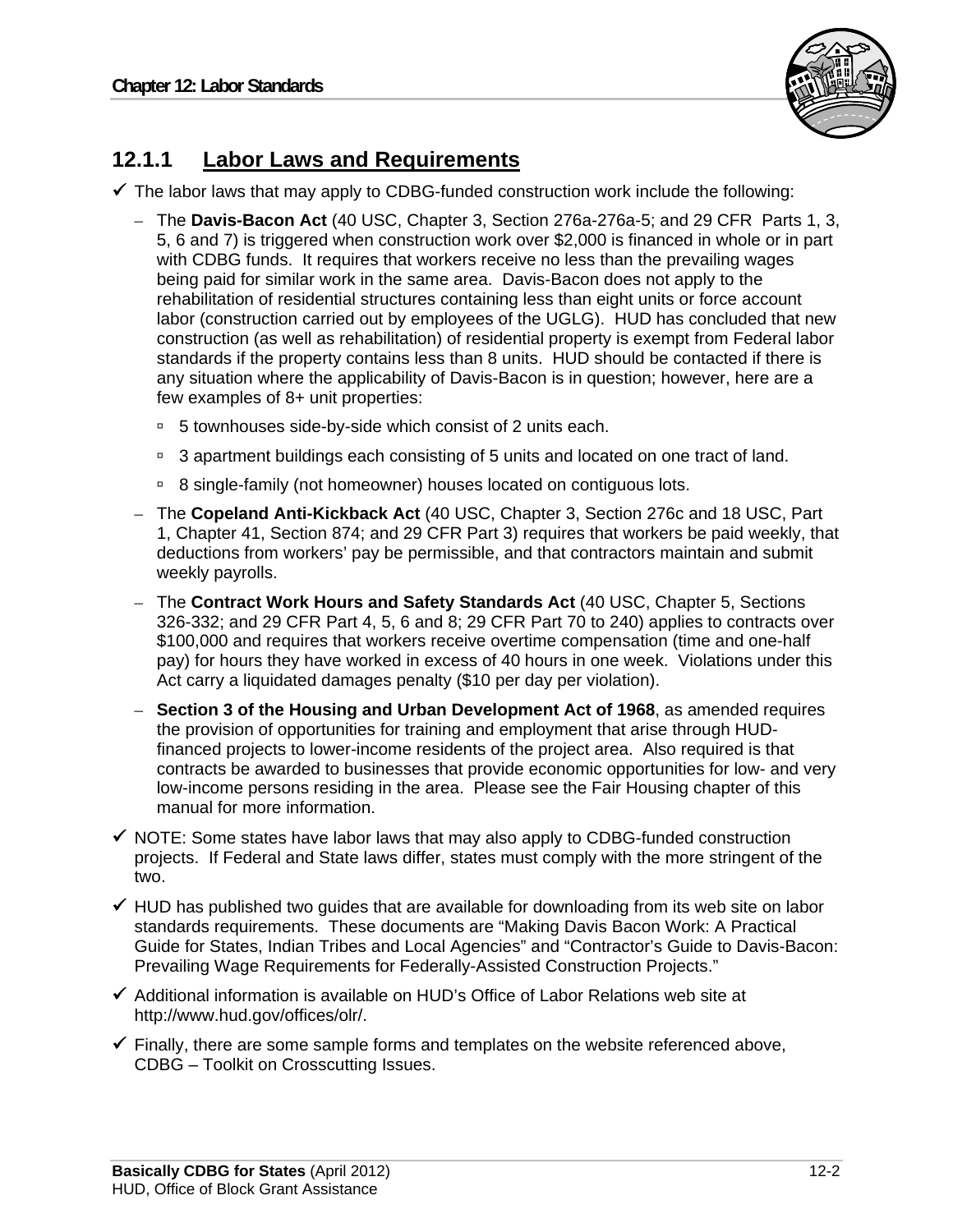

## **12.1.2 Bidding and Contracting Requirements**

 $\checkmark$  Once it is determined that a construction project is subject to Federal labor standards requirements, certain steps must be taken to ensure compliance. Specifically, states and UGLG must include all applicable labor standards language and the appropriate wage decision in construction bid and contract documents.

### **Wage Rate Decisions**

- $\checkmark$  The Davis-Bacon wage decision that applies to a project contains a schedule of work/job classifications and the minimum wage rates that must be paid to persons performing particular jobs. Some wage decisions cover several counties and/or types of construction work.
- $\checkmark$  The state and UGLG may access Federal wage rate decisions through the internet at www.wdol.gov. Federal wage determinations are generally issued for four categories: Building, Residential, Heavy, and Highway. It is important to understand the differences when determining which rate category to request to avoid paying wages from an inappropriate determination.
	- **Building construction** generally includes construction of sheltered enclosures with walk-in access for housing persons, machinery, equipment or supplies. This includes all construction within and including the exterior walls, both above and below grade.
	- **Residential projects** involve the construction, alteration or repair of single-family houses or apartment buildings no more than four stories tall.
	- **Heavy construction** is generally considered for all construction not properly classified as highway, residential, or building. Water and sewer line construction will typically be categorized as heavy construction.
	- **Highway projects** include construction, alteration or repair of roads.
- $\checkmark$  HUD should be consulted if there are questions about properly identifying the type of wage determination and/or modifications.
- $\checkmark$  If a work classification that is needed for the project does not appear on the wage decision that will be used, the UGLG must request an additional classification and wage rate from the state and HUD. Requests must be made in writing through the state and must meet certain criteria to be approved. Requests which fail to meet HUD approval are forwarded to DOL for final determination.
- $\checkmark$  Apprentices and trainees may be paid less than the journeyman's rate for their craft only if registered in a program approved by the DOL or a state apprenticeship agency recognized by DOL.

#### **Labor Clauses and Wage Decisions in Bid and Contract Documents**

 $\checkmark$  The labor clauses, which are contained in HUD-4010, and the applicable wage rate decision (and any additional classifications), must be a physical part of the bid package. The labor clauses obligate the contractor to comply with the Davis-Bacon wage and reporting requirements and provide remedies and sanctions should violations occur.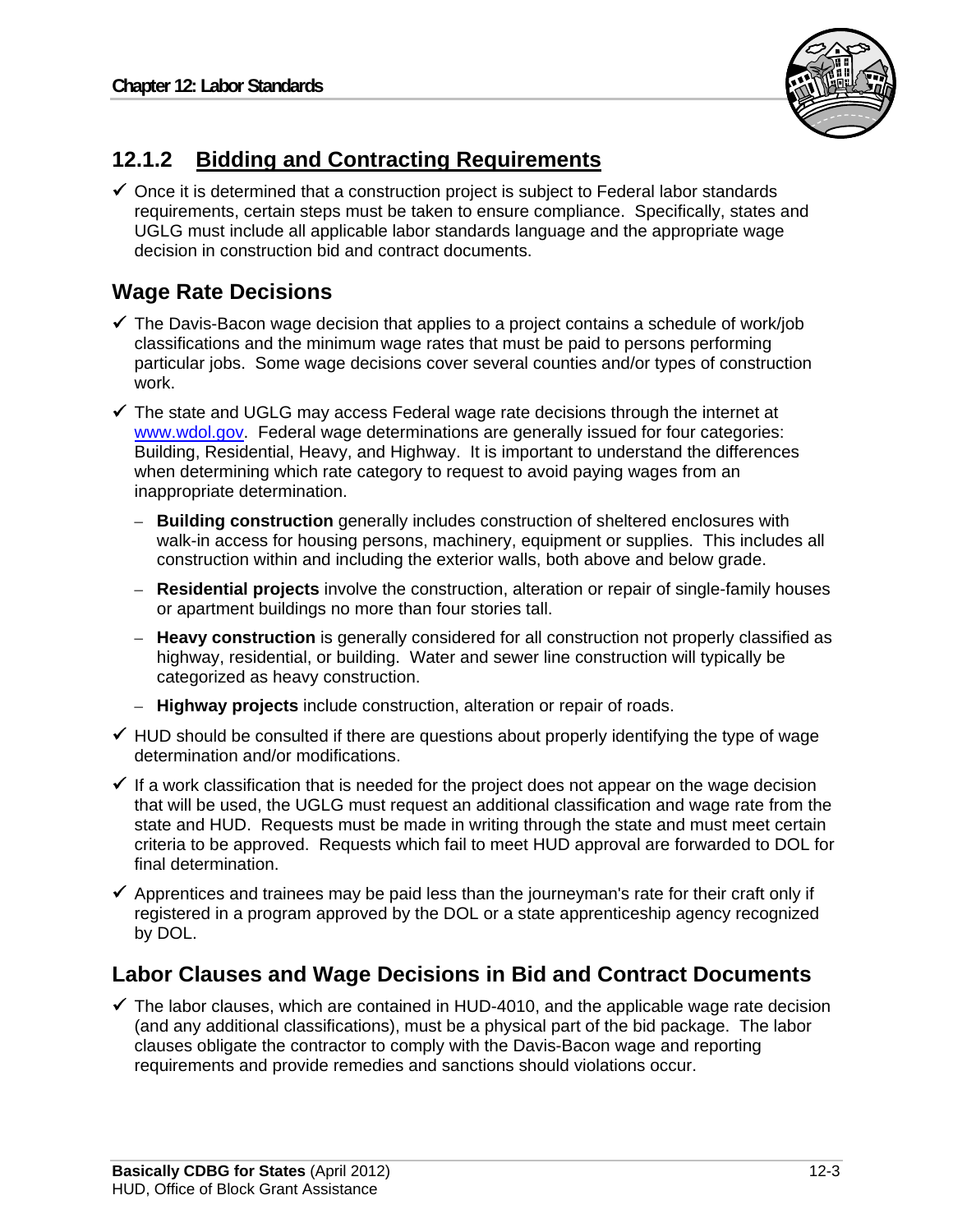

- Ten days prior to bid opening, the UGLG must check to see if the wage decision has been modified. If so, UGLGs should notify all potential bidders appropriately in conformance with local procurement procedures.
- If a contract has been awarded but construction has not yet begun within 90 days of the award, the UGLGs must also determine if any modifications have been issued to the wage decision. If so, the contractor must adhere to the modified wage decision.

### **12.1.3 Enforcement of Requirements during Construction**

During construction, the UGLG is responsible for enforcing the labor standards requirements described in this chapter. This includes good construction management techniques (e.g., preconstruction conferences, issuance of notices to proceed and payments tied to compliance with the labor requirements), in addition to payroll reviews and worker interviews.

#### **Pre-construction Conference**

- $\checkmark$  Pre-construction conferences are no longer required in order to comply with Federal labor standards requirements. However it is recommended that UGLGs hold them prior to the start of work to review contractual requirements, including labor, and performance schedules.
- $\checkmark$  The UGLG as well as performance expectations. Items that should be covered at the preconstruction conference include, but are not limited to:
	- Provide and review with the contractor with a copy of the "Contractor's Guide to Prevailing Wage Requirements for Federally-Assisted Construction Projects." This guide can be downloaded from at: http://www.hud.gov/offices/olr/library.cfm.
	- Explain that the contractor must submit weekly payrolls and Statements of Compliance signed by an officer of the company, and that the prime contractor is responsible for obtaining and reviewing payrolls and Statements of Compliance from all subcontractors.
	- Explain that wages paid must conform to those included in the wage rate decision included in the contract. Discuss the classifications to be used. If additional classifications are needed, contact HUD immediately.
	- Explain that employee interviews will be conducted periodically during the project.
	- Emphasize that a copy of the wage rate decision must be posted at the job site.
	- Explain that apprentice or trainee rates cannot be paid unless the apprentice or training program is certified by the State Bureau of Apprenticeship and Training. If apprentices or trainees are to be used, the contractor must provide the UGLG with a copy of the State certification of his/her program.
	- If the contract is \$100,000 or greater, explain that workers must be paid overtime if they work more than 40 hours in one week, and that failure to pay workers at least time and a half whenever overtime violates the Contract Work Hours and Safety Standards law. In addition to restitution, noncompliance with this law makes the contractor liable for liquidated damages of \$10 per day for every day each worker exceeded 40 hours a week without being paid time and a half.
	- Explain that no payroll deductions can be made that are not specifically listed in the Copeland Anti-kickback Act provisions unless the contractor has obtained written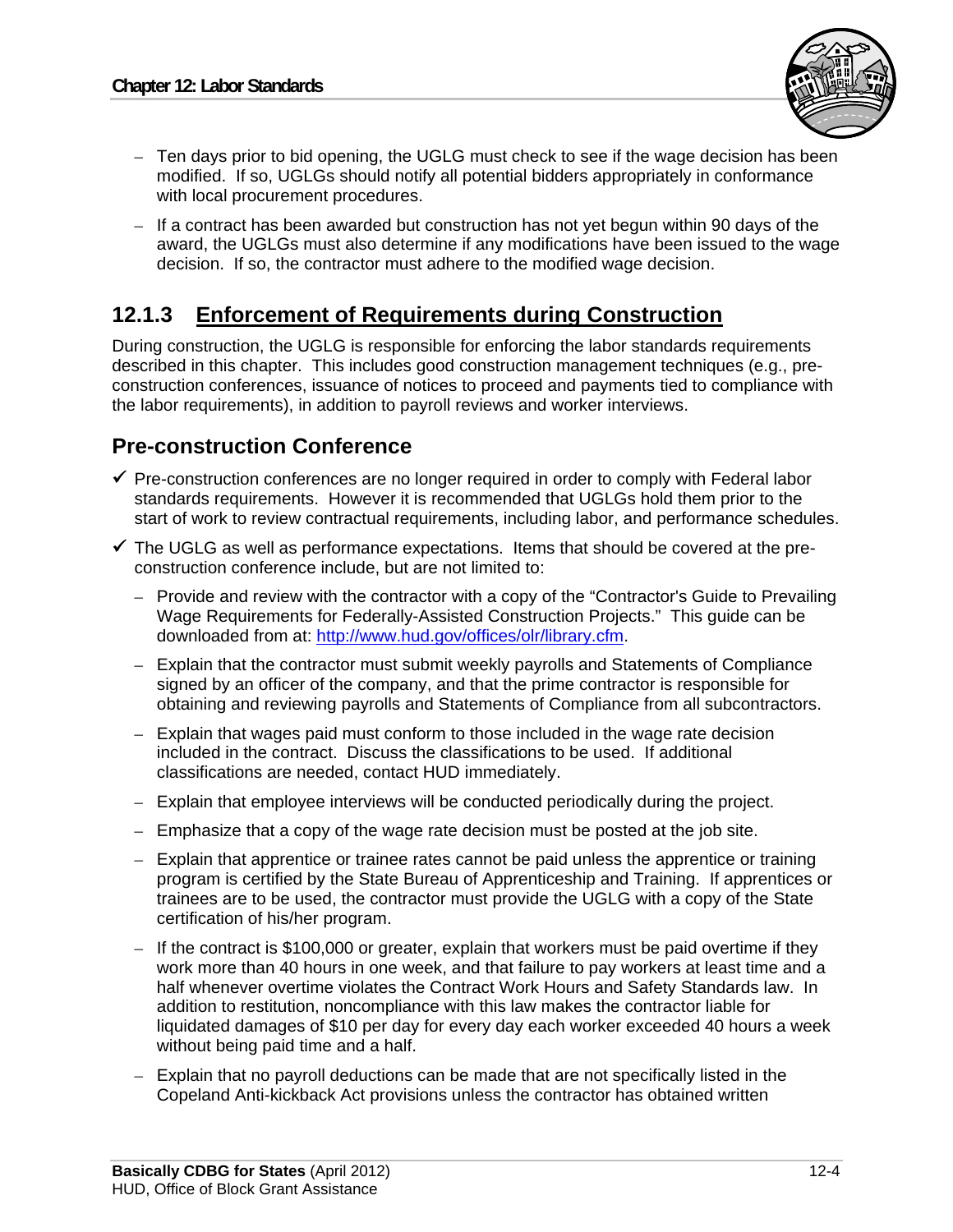

permission of the employee. Unspecified payroll deductions are a serious discrepancy and must be resolved prior to further contractor payments.

- Provide contractor with posters for the job site, such as the "Notice to All Employees Working on Federal or Federally Financed Construction Projects." These posters and others that are required are available at: http://www.dol.gov/whd/regs/compliance/posters/fedprojc.pdf.
- The UGLG should also describe the compliance monitoring that will be conducted during the project, and indicate that discrepancies and underpayments discovered as a result of compliance monitoring must be resolved prior to making further payment to the contractor. Remind the contractor that labor standards provisions are as legally binding as the technical specifications, and failure to pay specified wages will result in contractor payments being withheld until all such discrepancies are resolved and potentially restitution, liquidated damages and/or recommendation for debarment.

#### **Notice to Proceed**

 $\checkmark$  Following execution of the contract documents and completion of the pre-construction conference, it is typical practice to issue a Notice to Proceed to the prime/general contractor to begin performance of the work. The Notice to Proceed establishes the construction start date and the scheduled completion date, and provides the basis for assessing liquidated damages. The construction period and basis for assessing liquidated damages must be consistent with those sections of the contract documents.

#### **Payroll Review**

- $\checkmark$  Once construction is underway, the prime/general contractor should complete a weekly payroll report for its employees on the covered job and sign the Statement of Compliance. The prime/general contractor must also obtain weekly payrolls (including signed Statements of Compliance) from all subcontractors as they work on the project.
- $\checkmark$  Certified payroll reports should be submitted by the prime/general contractor to the UGLG within a reasonable timeframe so as to ensure compliance, typically no more than 10 working days following the end of the payroll period.
- $\checkmark$  The HUD payroll form (WH-347) does not have to be used, but alternative payroll documentation must include all of the same elements in order to determine compliance with applicable regulations. The Statement of Compliance must be completed and signed by an authorized representative of the company and submitted in conjunction with the payroll form (or alternate equivalent payroll documentation).
- $\checkmark$  The payrolls should be reviewed by the general contractor to ensure that there are no discrepancies or underpayments. Remember that the prime contractor is responsible for the full compliance of all subcontractors on the project and will be held accountable for any wage restitution that may be necessary. This includes restitution for underpayments and, potentially, liquidated damages that may be assessed for overtime violations.
- $\checkmark$  UGLGs should review a payroll to ensure that workers are being paid no less than the prevailing Davis-Bacon wages and that there are no other falsifications.
- $\checkmark$  In addition to the falsification indicators described in the HUD guidance, items to be spotchecked should include: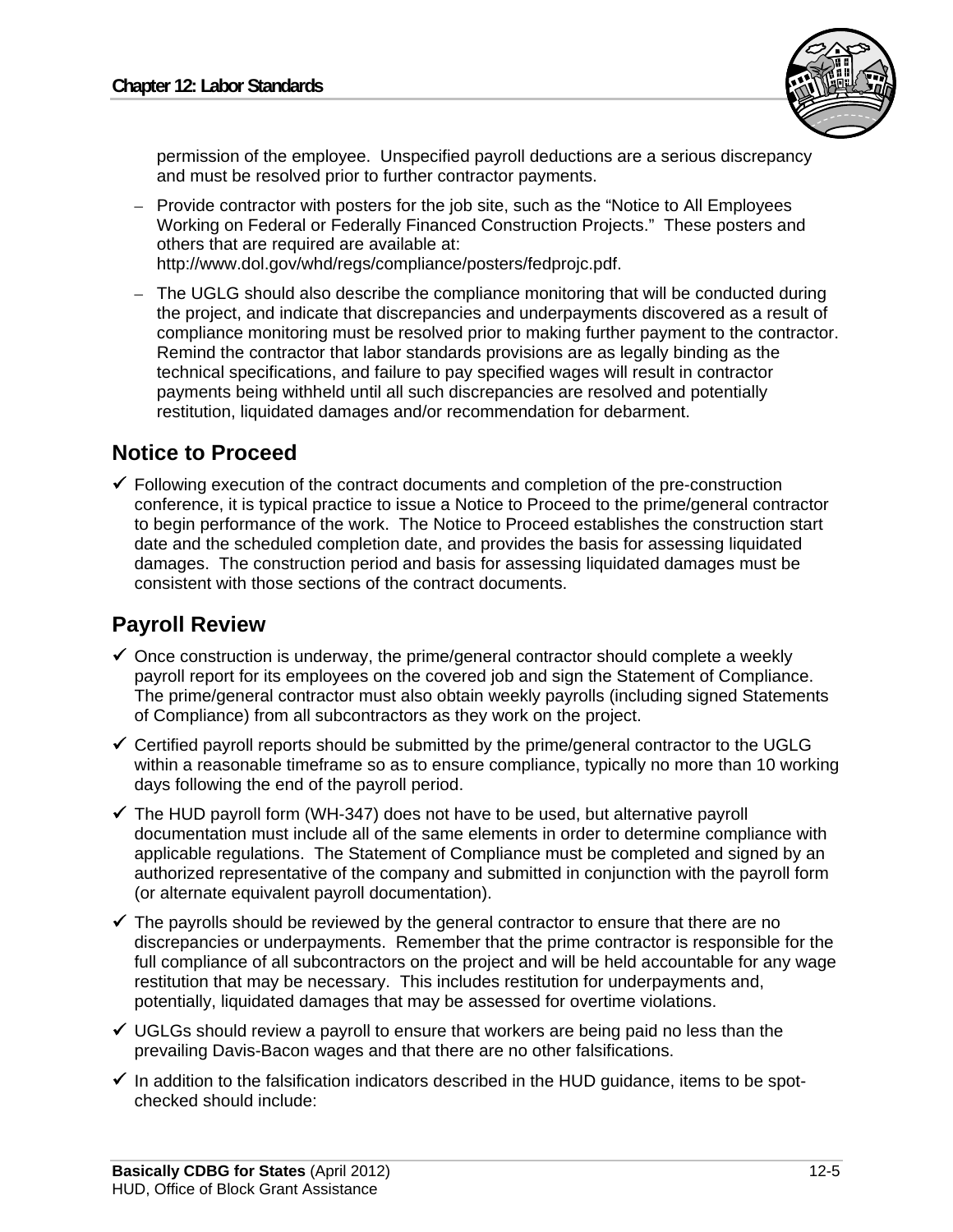

- The correct classification of workers;
- A comparison between the classification and the wage determination to determine whether the rate of pay is at least equal to the rate required by the determination;
- A review to ensure that work by an employee in excess of 40 hours per week is being compensated for at rates not less than one and one-half times the basic rate of pay;
- Review of deductions for any non-permissible deductions; and
- The Statement of Compliance has been signed by the owner or an officer of the firm.
- $\checkmark$  Any discrepancies and/or falsification indicators must be reported to the state and HUD, along with the steps being taken by the UGLG to resolve the discrepancies. Where underpayments of wages have occurred, the UGLG and state is responsible to make sure the correct wages are paid and that the employer will be required to pay wage restitution to the affected employees. Wage restitution must be paid promptly in the full amounts due, less permissible and authorized deductions. UGLGs and states should contact HUD for assistance if a violation occurs.

#### **On-Site Interviews**

- $\checkmark$  The labor standards requirements include periodically conducting job site interviews with workers. The purpose of the interviews is to capture observations of the work being performed and to get direct information from the laborers and mechanics on the job as to the hours they work, the type of work they perform and the wage they receive.
- $\checkmark$  Interviews should occur throughout the course of the construction and include a sufficient sample of job classifications represented on the job as well as workers from various companies to allow for a reasonable judgment as to compliance.
- $\checkmark$  Information gathered during an interview is recorded on the Record of Employee Interview form (HUD-11).
	- The interview should take place on the job site and conducted privately (this is a one-onone process).
	- The interviewer should observe the duties of workers before initiating interviews. Employees of both the prime contractor and subcontractors should be interviewed.
	- To initiate the interview, the authorized person shall:
		- □ Properly identify himself/herself;
		- □ Clearly state the purpose of interview; and
		- <sup>n</sup> Advise the worker that information given is confidential, and his/her identity will be disclosed to the employer only with the employee's written permission.
	- When conducting employee interviews, the interviewer should pay particular attention to:
		- <sup>o</sup> The employee's full name;
		- □ The employee's permanent mailing address;
		- <sup>n</sup> The last date the employee worked on that project and number of hours worked on that day. The interviewer should make it clear that these questions relate solely to work on the project and not other work.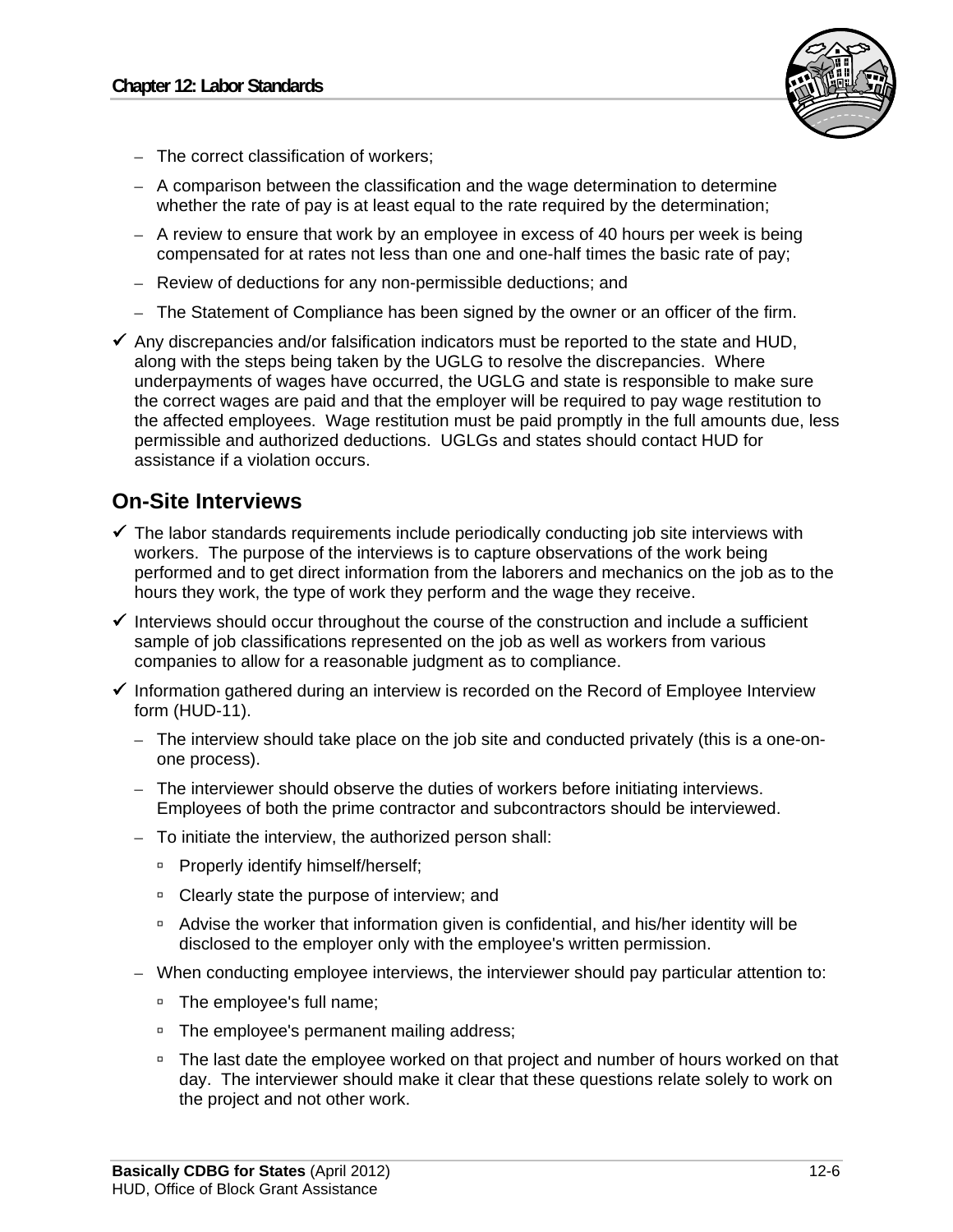

- □ The employee's hourly rate of pay. The aim is to determine if the worker is being paid at least the minimum required by the wage decision.
	- The interviewer should be sure the worker is not quoting their net hourly rate or "take-home" pay.
	- If it appears the individual may be underpaid, the interviewer should closely question the worker:
		- (a) Ask for any records.
		- (b) Arrange to re-interview the employee.
- □ Enter the worker's statement of his/her classification.
- □ Observe duties and tools used:
	- If worker's statements and observations made by the interviewer indicate the individual is performing duties conforming to classification, indicate this on the Record of Employee Interview form.
	- If there are discrepancies, detailed statements are necessary.
- □ Enter any comments necessary.
- □ Enter date interview took place.
- $\checkmark$  The HUD-11s must be compared to the corresponding contractor and subcontractor payroll information.
	- If no discrepancies appear, "None" should be written in the comment space of the Record of Employee Interview form and it should be signed by the appropriate person.
	- If discrepancies do appear, appropriate action should be initiated. When necessary action has been completed, the results must be noted on the interview form.
- $\checkmark$  If there are wage complaints, the interviewer should complete the Federal Labor Standards Complaint Intake Form (HUD Form 4731). The complaint must be investigated and resolved. Contact HUD if necessary.

#### **Progress Payments**

- $\checkmark$  Upon receipt of requests for payment during construction, the UGLGs should check that labor standards compliance is being met.
	- All weekly payrolls and Statements of Compliance have been received, reviewed and any discrepancies resolved; and
	- Employee interviews have been conducted as necessary, checked against payrolls and the wage rate decisions, and all discrepancies corrected.
- $\checkmark$  Although retainage is not a requirement, many UGLSs have found it helpful to maintain 10 percent retainage from partial payments until after final inspection, in case of any unresolved problems.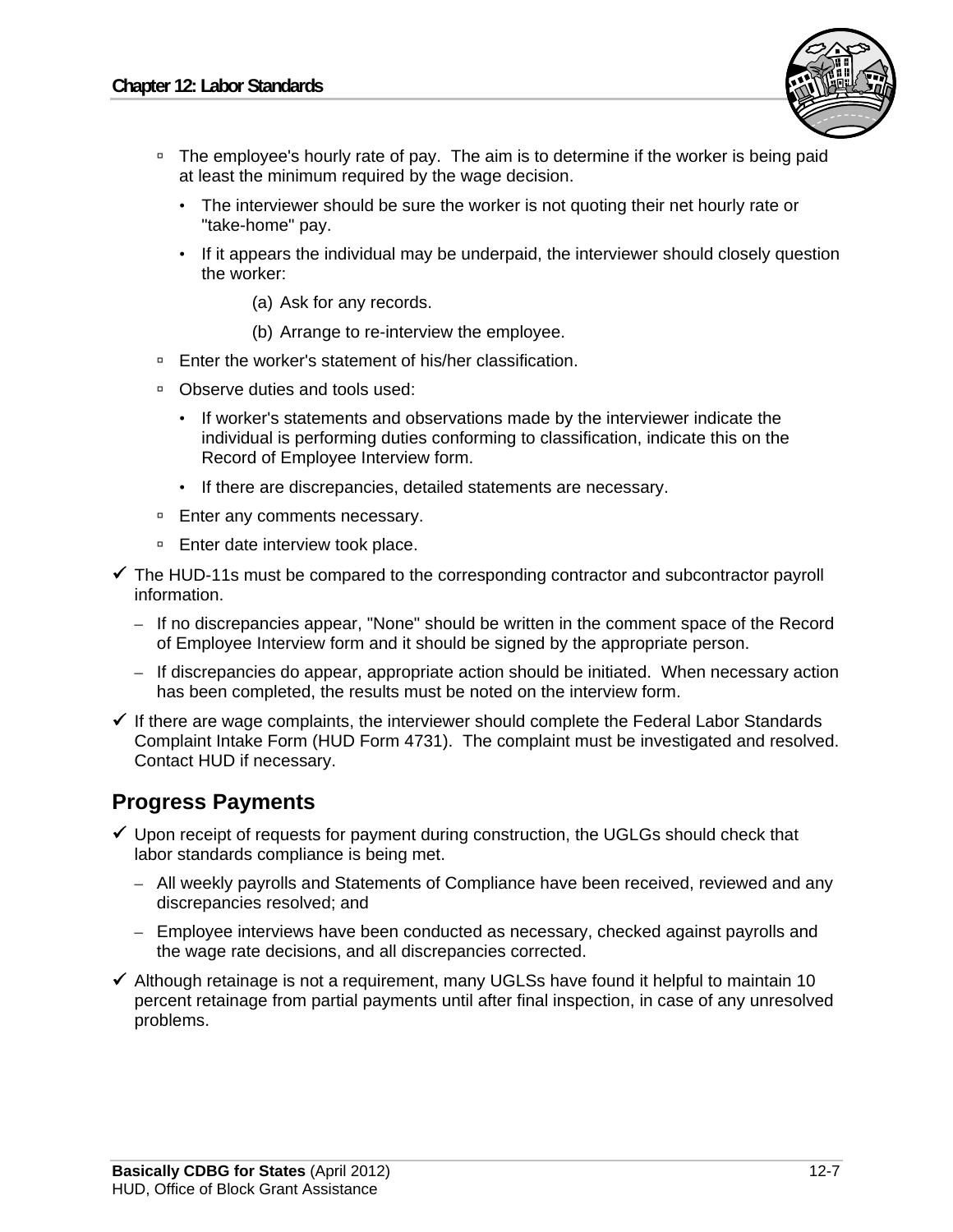

## **Final Payment**

- $\checkmark$  When construction work has been completed, the contractor will submit a final request for payment. Before making final payment, the UGLG must ensure that:
	- All weekly payrolls and Statements of Compliance have been received and any discrepancies have been resolved;
	- All discrepancies identified through job site interviews have been resolved; and
	- All files are complete.

### **12.1.4 Restitution for Underpayment of Wages**

- $\checkmark$  Where underpayments of wages have occurred, the employer will be required to pay wage restitution to the affected employees. Wage restitution must be paid promptly in the full amounts due, less permissible and authorized deductions.
- $\checkmark$  Wage restitution is simply the difference between the wage rate paid to each affected employee and the wage rate required on the wage decision for all hours worked where underpayments occurred. The difference in the wage rates is called the adjustment rate. The adjustment rate times the number of hours involved equals the gross amount of restitution due.
- $\checkmark$  UGLGs must notify the prime contractor in writing of any underpayments that are found during payroll or other reviews. The notification should describe the underpayments and provide instructions for computing and documenting the restitution to be paid. The prime contractor is allowed 30 days to correct the underpayments.
- $\checkmark$  The employer is required to report the restitution paid on a correction certified payroll. The correction payroll will reflect the period of time for which restitution is due (e.g., payrolls #1 through #6; or a beginning date and ending date). The correction payroll must list:
	- Each employee to whom restitution is due and their work classification;
	- The total number of work hours;
	- The adjustment wage rate (the difference between the required wage rate and the wage rate paid);
	- The gross amount of restitution due;
	- Deductions; and
	- The net amount to be paid.
- $\checkmark$  A signed Statement of Compliance must be attached to the corrected payroll form and each employee who has received restitution should sign the corrected payroll as evidence of their receipt of the payments.
- $\checkmark$  The UGLG should review the correction payroll to ensure that full restitution was paid. The prime contractor shall be notified in writing of any discrepancies and will be required to make additional payments, if needed. Additional payments must be documented on a supplemental correction payroll within 30 days.
- $\checkmark$  Sometimes, wage restitution cannot be paid to an affected employee because, for example, the employee has moved and can't be located. In these cases, at the end of the project the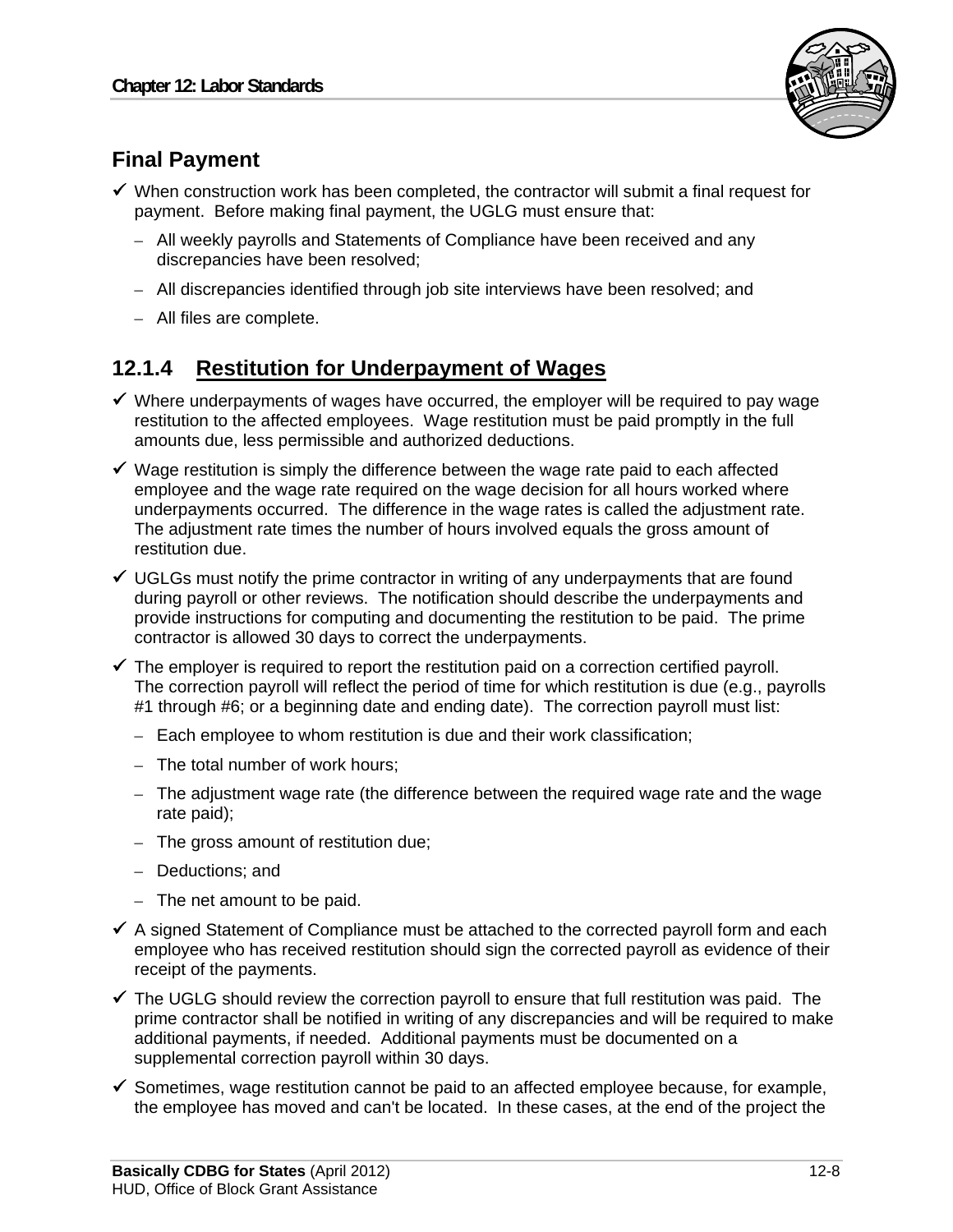

prime contractor will be required to place in a deposit or escrow account an amount equal to the total amount of restitution that could not be paid because the employee(s) could not be located. The UGLG should continue to attempt to locate the unfound workers for three years after the completion of the project. After three years, any amount remaining in the account for unfound workers should be forwarded to HUD.

 $\checkmark$  Additional information is available from HUD on disputes, withholding, deposits and escrow accounts including in the publication "Making Davis-Bacon Work: A Contractor's Guide to Prevailing Wage Requirements for Federally-Assisted Construction Projects."

### **12.1.5 Documentation & Reporting Requirements**

#### **Documentation**

- $\checkmark$  UGLGs and states must maintain documentation to demonstrate compliance with the labor standards requirements including, but not limited to:
	- Bid and contract documents with the labor standards clause and wage decision;
	- Payroll forms from the contractor and subcontractors, including signed statements of compliance;
	- Documentation of on-site job interviews and review of the corresponding payroll to detect any discrepancies;
	- Documentation of investigations and resolutions to issues that may have arisen (e.g., payments to workers for underpayments of wages or overtime); and
	- Enforcement reports (see below for more information).
- $\checkmark$  The labor standards compliance documents contain highly sensitive and confidential information. With the growing rise in identity theft and fraud, it is critical to carefully guard this sensitive information so that the person(s) for whom the information has been collected are not unduly exposed to financial or personal risk.
- $\checkmark$  The standard compliance documents must be preserved and retained for a period of five years following the completion of work. Therefore, it is important to follow guidelines outlined in the Labor Relations Letter 2006-02 to minimize risk of improper and/or unnecessary disclosure, including:
	- Keep sensitive materials secret at all times (in locked file cabinet, not left in areas accessible to the public);
	- Do not include Social Security Numbers on documents and records unless it is absolutely necessary;
	- Do not disclose the identity of any informant unless it is necessary and only if authorized by the informant; and
	- Dispose of documents and records containing sensitive information responsibly.

#### **Reporting**

 $\checkmark$  UGLGs and states must report to the Department of Labor on all covered contracts awarded and on all enforcement actions taken each six months. HUD collects the reports from its